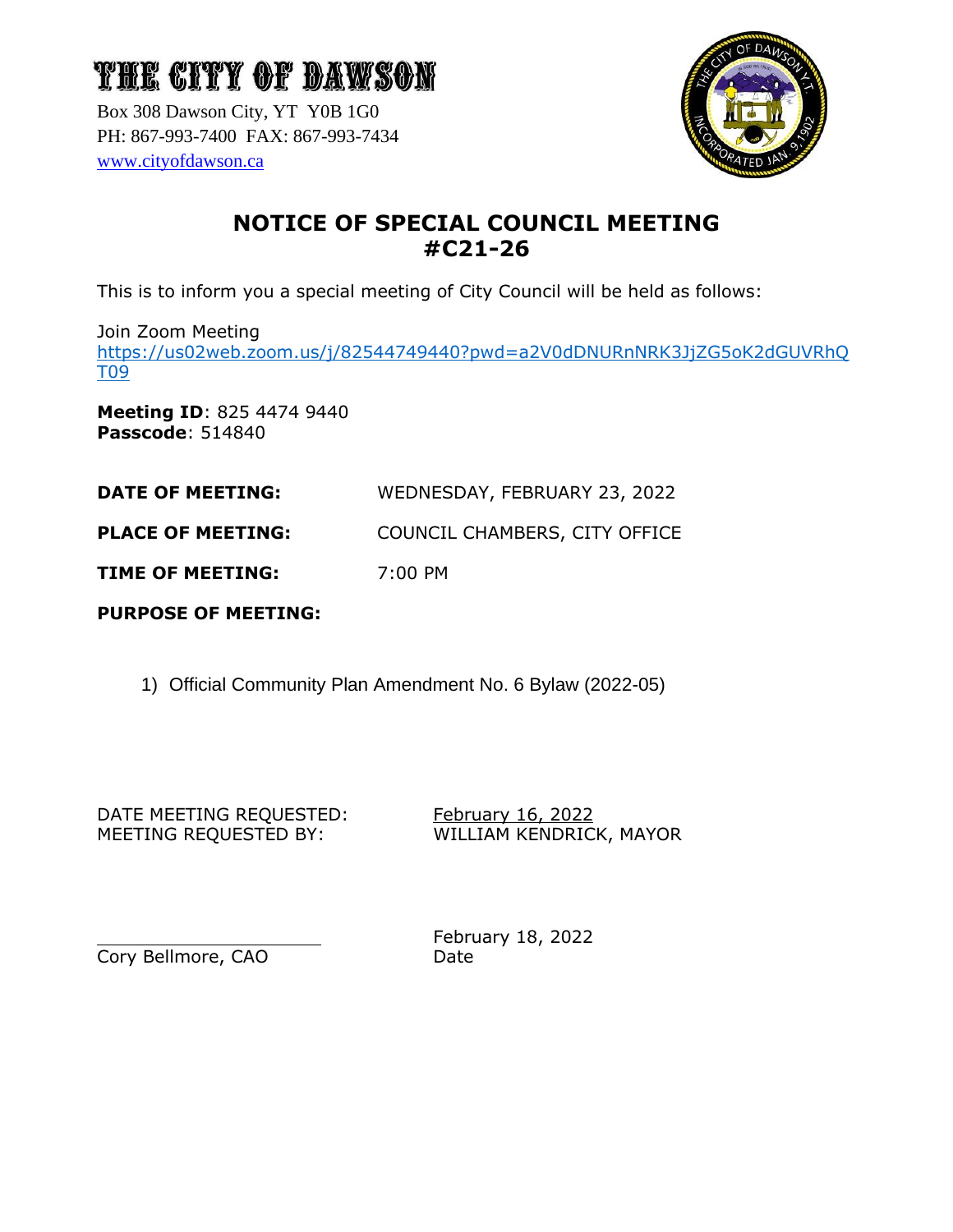## **Report to Council**



 $\vert$  For Council Decision  $\vert$   $\vert$  For Council Direction  $\vert$  For Council Information

In Camera

| <b>AGENDA ITEM:</b>                                                                                                             | OCP Bylaw amendment No. 6 (Bylaw #2022-05) -Direct Control Districts |                                             |
|---------------------------------------------------------------------------------------------------------------------------------|----------------------------------------------------------------------|---------------------------------------------|
|                                                                                                                                 | <b>PREPARED BY:   Stephanie Pawluk, CDO</b>                          | <b>ATTACHMENTS:</b><br>Draft Bylaw #2022-05 |
| <b>DATE:</b>                                                                                                                    | February 18, 2022                                                    |                                             |
| <b>RELEVANT BYLAWS / POLICY / LEGISLATION:</b><br><b>Municipal Act</b><br><b>Official Community Plan</b><br><b>Zoning Bylaw</b> |                                                                      |                                             |

#### **RECOMMENDATION**

That Council give first reading to OCP Bylaw amendment No. 6 (Bylaw #2022-05).

#### **ISSUE / PURPOSE**

This OCP Bylaw amendment that enables the potential for the establishment of Direct Control Districts in the Zoning Bylaw is being forwarded to Council for consideration following Council direction.

#### **BACKGOUND SUMMARY**

#### **Mining Area**

- East Bench and Lower Klondike Bench as two separate projects through YESAB/Water Board.
- Mining Approval/ Water Licence #2017-086 for the East Bench project was issued in 2019, and expires June 5, 2024.
- Lower Klondike Bench sluicing operation: YESAB issued a recommendation (#2020-0001) that the project not proceed in 2020. Awaiting YG decision (Placer Land Use Approval and Water License).
- Administration recommends addressing both the East Bench and Lower Bench projects simultaneously for the purpose of efficiency.

#### **Development Permit #21-025**

**Issue**: The applicant had previously applied for six development permits for the East Bench (2017-2019), all of which were denied. Each time a permit was denied, the options were outlined, including the option to pursue a ZBL/OCP amendment, which the applicant never pursued. Mr. Carey applied for this application on the grounds that a legal nonconforming use exists, as per s. 301 of the Municipal Act.

**Outcome**: Development permit #21-025 was denied on April 22, 2021 for the following reasons:

1. The proposed use is not a permitted use within the Future Residential Planning (FRP), Future Planning (FP), or Parks and Natural Space (P) designations of the Official Community Plan Bylaw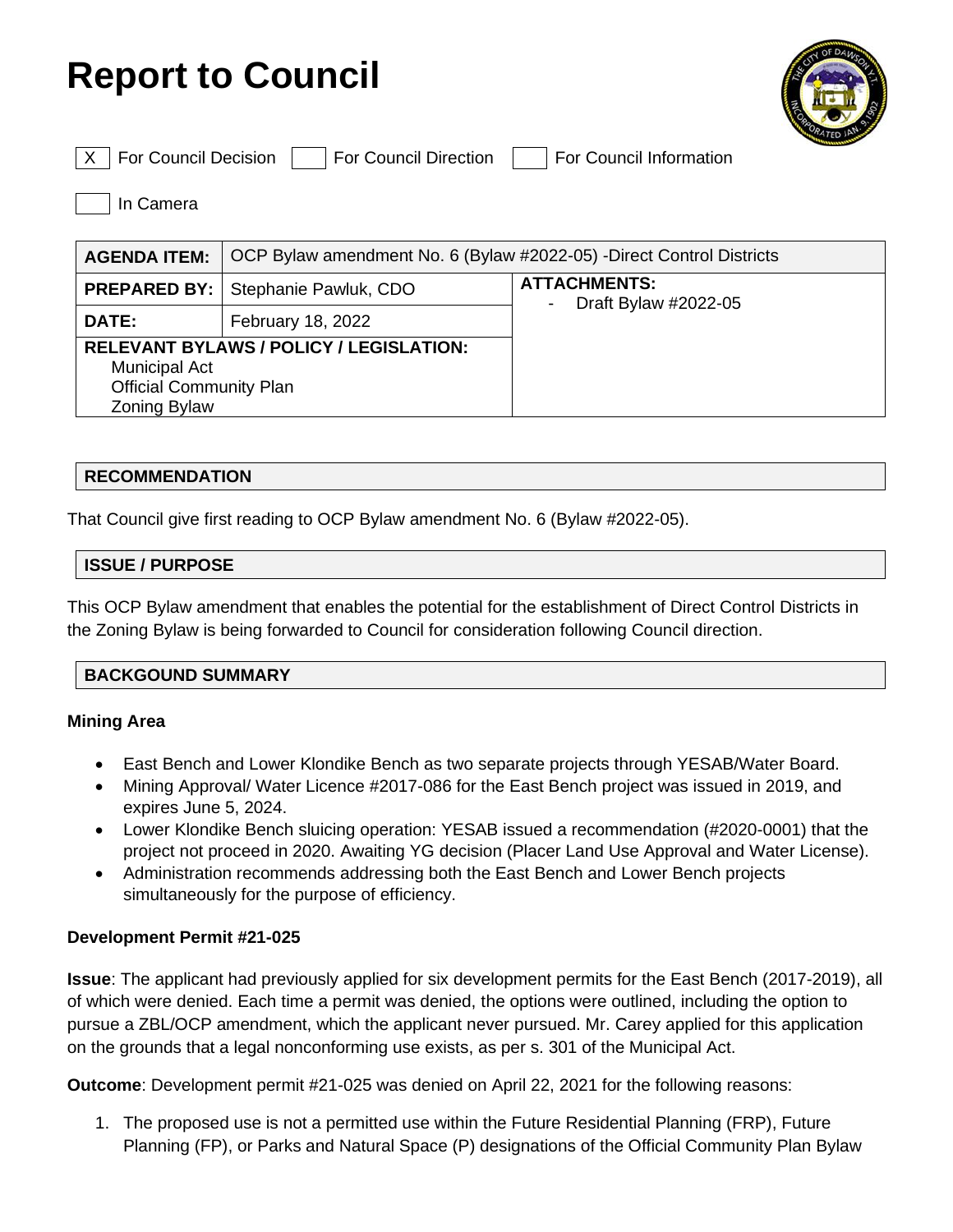#2018-18 (OCP). Nor is it a permitted use in the Future Planning (FP) or Parks and Natural Space (P1) zones in the Zoning Bylaw #2018-19 (ZBL).

2. The City of Dawson was not able to confirm using the documentation provided with your application that the proposed uses constitute a legal non-conforming use as laid out in the Municipal Act. Although your application included a statement that your proposed mining operation is a legal nonconforming activity, you included no particulars to support this statement. The City of Dawson requires particulars of mining activity along with supporting documentation as they relate to the locations identified in the map attached to your application. This information will allow the City to determine whether there was a legal non-conforming use and whether or not this legal nonconforming use was discontinued for a period of twelve months or longer. Although it was not included with your application, the unsworn affidavit of Darrell Wayne Carey that was provided by your lawyer was also reviewed. The unsworn affidavit and its attachments do not appear to provide this information.

The applicant was advised, as written in the denial letter, on possible next steps:

- 1. Appeal the decision to Council within 30 days of the date of the decision, as per s. 4.4.2 of the Zoning Bylaw.
- 2. Apply to amend the Official Community Plan and Zoning Bylaw.
- 3. Submit a new development permit application accompanied by detailed particulars of mining activity and supporting documentation as they relate to the locations identified in the map attached to your application to definitively support the statement that the use is legal non-conforming, to the satisfaction of Council based on the Municipal Act s. 301.

Following the denial of Development Permit #21-025, the applicant elected to pursue an appeal to Council.

#### **Development Permit #21-025 Appeal**

C21-18-04 Moved by Mayor Potoroka, seconded by Councilor Shore that Council denies Mr. Carey's appeal regarding Development Permit #21-025 and communicates this decision to Mr. Carey and directs administration to provide reasons for the decision.

Motion Carried 3-2

Excerpt from Council decision letter:

"YG has been working on the Dome Road Master Plan for future development in the City, which does overlap claims in this section of town. It makes sense for both the landowner and claim holder to line up development so that both parties have the opportunity for maximum benefit for future settlement of this area."

#### **Coyne v Whitehorse (2017)**

- In this case, Coyne proposed that the OCP and ZBL were invalid with respect to subsurface mineral interests. The ruling did not support this, determining that Coyne was required to obtain City approval as per the Municipal Act.
- The ruling recognized mining is a form of development and is therefore required to adhere to the relevant legislation.

#### **Lobo del Norte v. Whitehorse (2017)**

• In this case, Lobo claimed that the OCP and ZBL amounted to expropriation of their mineral rights.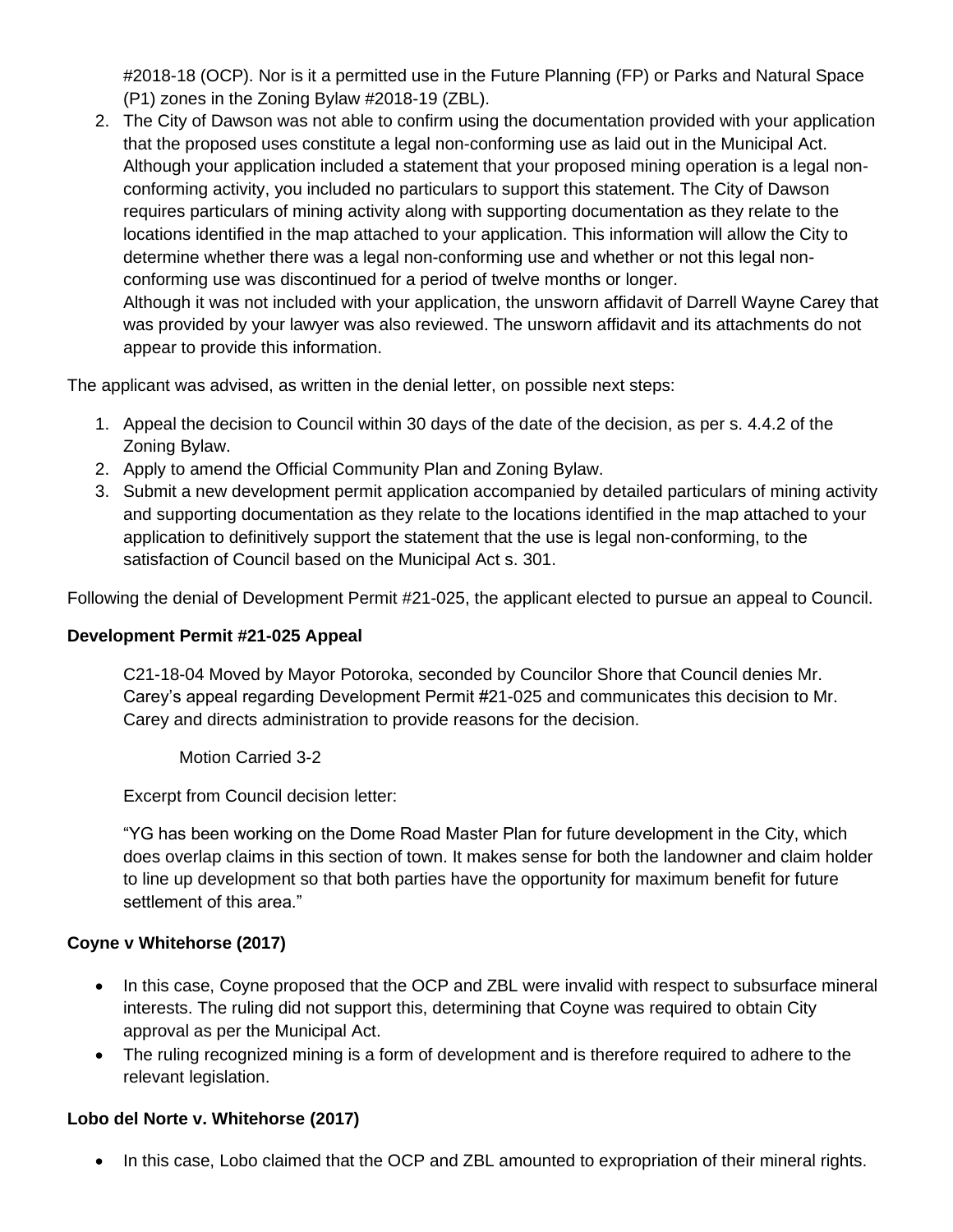• The ruling recognized that the City had no intention of prohibiting or frustrating all mining activities within City boundaries, and that Lobo was required to comply with all zoning bylaws in exercising their mineral rights.

Recent case law examples show that municipalities have the right to enact an OCP and ZBL, and to plan areas for future development, regardless of subsurface rights that may exist. It also shows that municipalities have the right to require the permitting process for mineral extraction activities, and that this requirement is not considered expropriation.

There is no further direction from YG on the matter of mining within the municipality. As a result, the municipality is doing the best it can with limited resources and antiquated legislation to address mining applications on a one-by-one basis, given the individual complexities, in a fair and equitable way. It is believed that Direct Control Districts provide a path forward in addressing many mineral extraction activities in the municipality as this form of development does not fit well within the framework of the Zoning Bylaw.

#### **ANALYSIS**

Administration has been investigating the feasibility of different options to implement the above noted Council direction. Direct control districts have been identified as the most viable and appropriate tool.

#### **Direct Control Districts**

S. 291 of the Municipal Act (M.A) under Division 2: 'Zoning Bylaws' provides a zoning tool that enables municipalities to create direct control districts in both the OCP and ZBL to directly regulate land use and development of selected area(s). Direct control districts are intended to provide for development that may be outside of the land uses and regulations of standard zoning. It is a short section with three clauses:

- 1) The council of a municipality may designate direct control districts in its official community plan if it *wants to directly control the use and development of land or buildings in the area individually rather than establish rules common to all buildings and land in the area.*
- *2) If a direct control district is designated in a zoning bylaw, the council may, subject to the official community plan, regulate the use or development of land or buildings in the district in any manner it considers necessary.*
- *3) In respect of a direct control district, the council may decide on a development permit application itself, or may delegate the decision to a development authority that may be created under section 191 with directions that it considers appropriate.*

The implementation of DCDs is unprecedented in the Yukon. The only known instance of a municipality exercising S. 291 is the City of Whitehorse. CoWH has designated a DCD in the OCP, but never designated the DCD in the ZBL and therefore has not yet implemented this tool.

Albertan and Saskatchewan legislation also permits Direct Control Districts. Both Alberta and Saskatchewan legislation enacts Direct Control Districts through the equivalent of the Zoning Bylaw, although Saskatchewan requires OCPs to provide *guidelines* that enables the designation of DCDs in the ZBLs.

Municipalities in Saskatchewan provide a useful model for Dawson, as Yukon and Saskatchewan legislation are similar in that DCDs must be *designated* (Yukon) / have *guidelines* provided (Sask) in the OCP in order to designate a DCD in the ZBL. For example, the City of Regina outlines a series of general guidelines in the OCP (attached), which enables the ZBL to specifically implement DCDs. The locations and development regulations of DCDs are not detailed and mapped in the OCP. The City of Regina uses DCDs like a regular zone, but the difference is the level of regulation that DCDs allows the municipality. Having a DCD for a specific area allows a City to specifically regulate activities, setbacks, building materials etc. in a way that regular zones do not allow for.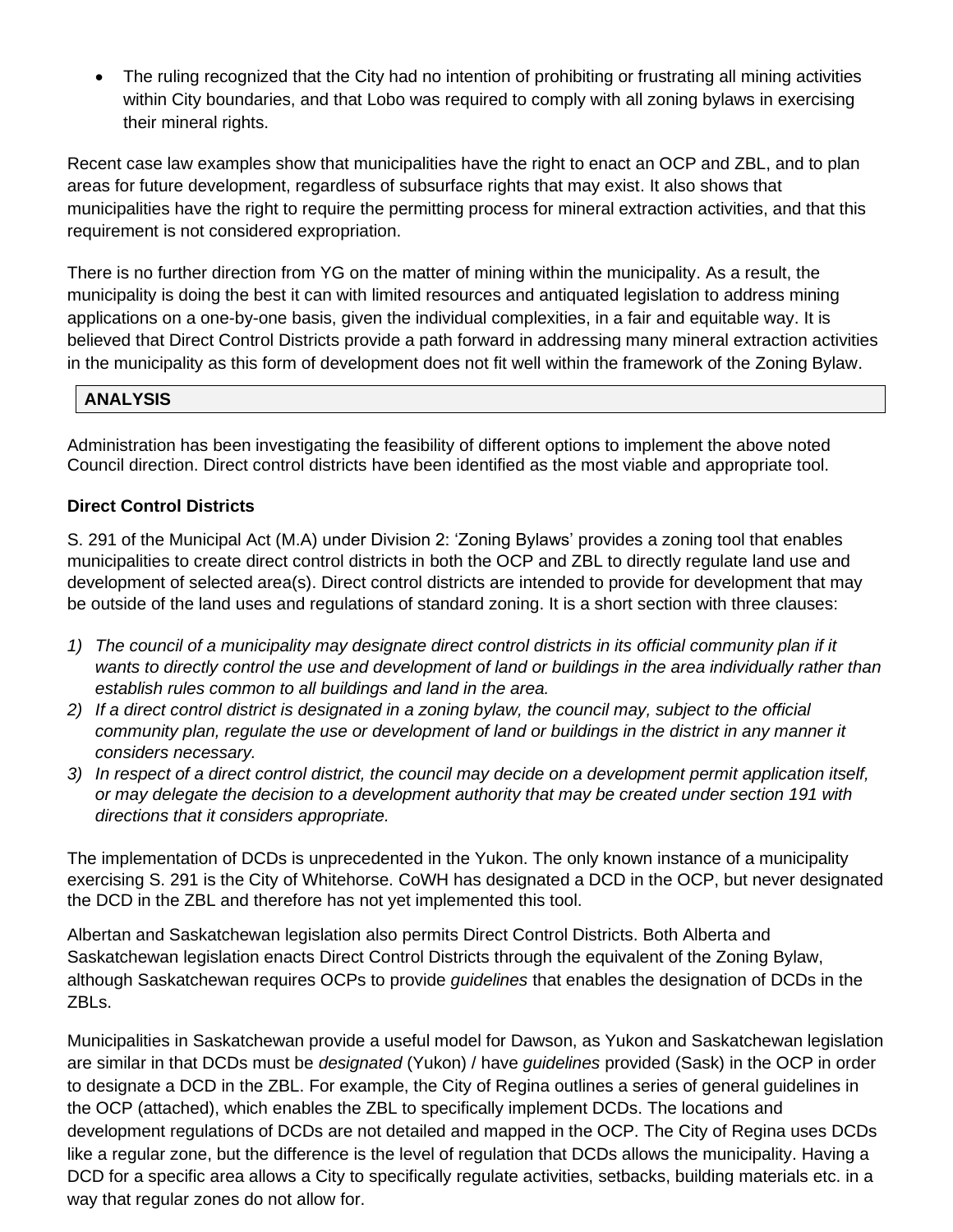The powers granted to municipalities under the Yukon M.A to create direct control districts are broad and, once created, Council has significant discretion in how a development in a direct control district is regulated. The Yukon M.A requires both the designation of direct control districts in the OCP and the designation of direct control districts in the ZBL. Administration is working to determine the logistics and requirements for designating DCDs in the ZBL.

DCD Pros

- Increased public transparency as decisions on development permits for Direct Control Districts are approved by Council.
- Allows Council to more closely regulate development on this land. For example, Council may impose conditions on permits that do not exist in Bylaws (this is not possible for regular development permits as per. S. 298 (2) of the M.A).

#### DCD Cons

- Efficiency:
	- $\circ$  Each application would have to be considered on its own merits by Council.
	- $\circ$  Time required for Administration to recommend conditions of approval outside of the regular review process.
- Unclear regulations that are open to interpretation (e.g. "in any manner it considers necessary").
- Cons for applicants:
	- o Longer review and approval times than regular development permits.
	- o Uncertainty of approvals (as a result of unclear regulations) from the applicants' perspective.

The public will be notified as per S. 280 of the Municipal Act, allowing opportunity for comment and/or attendance at the public hearing on the proposed amendment.

#### **OPTIONS**

Council may:

- 1. Give first reading to OCP Bylaw amendment No. 6 (Bylaw #2022-05)
- 2. Request additional information and forward to Committee of the Whole
- 3. Not give first reading to OCP Bylaw amendment No. 6 (Bylaw #2022-05)

| <b>APPROVAL</b> |                          |                        |  |  |
|-----------------|--------------------------|------------------------|--|--|
|                 | NAME: Cory Bellmore, CAO |                        |  |  |
| DATE:           | Feb 18, 2022             | SIGNATURE: (ADellmere) |  |  |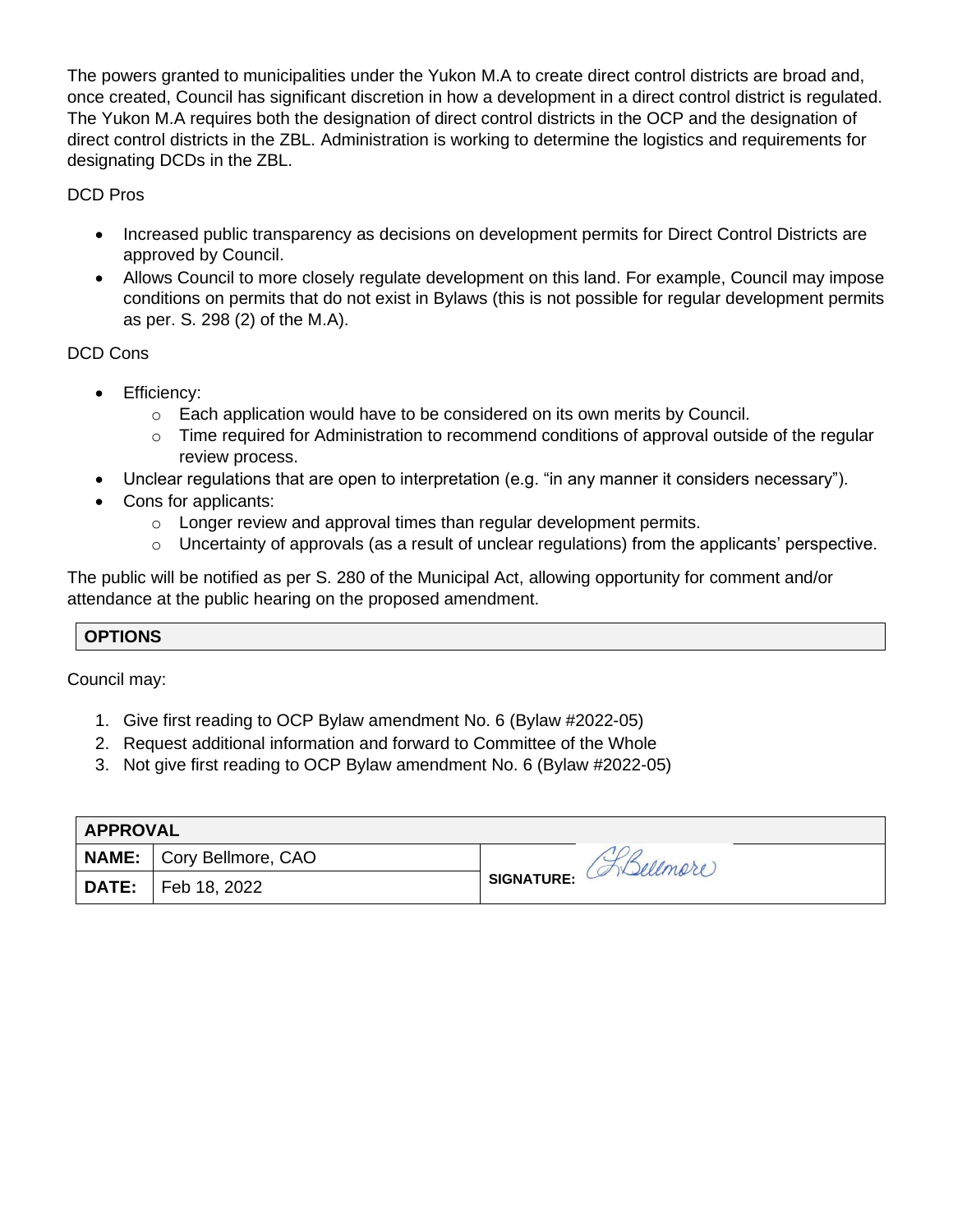

*Official Community Plan Amendment No. 6 Bylaw*

#### **Bylaw No. 2022-05**

**WHEREAS** section 265 of the Municipal Act, RSY 2002, c. 154, and amendments thereto, provides that a council may pass bylaws for municipal purposes.

**WHEREAS** section 278 of the Municipal Act, RSY 2002, c. 154, and amendments thereto, provides that a council must, within three years of formation or alteration of municipal boundaries, adopt or amend by bylaw an official community plan.

**WHEREAS** section 285 of the Municipal Act, RSY 2002, c. 154, and amendments thereto, provides that an official community plan may be amended, so long as the amendment is made in accordance with the same procedure established for adoption of an official community plan.

**THEREFORE**, pursuant to the provisions of the *Municipal Act* of the Yukon, the council of the City of Dawson, in open meeting assembled, **ENACT AS FOLLOWS**:

#### <span id="page-5-0"></span>**PART I - INTERPRETATION**

#### <span id="page-5-1"></span>**1.00 Short Title**

This bylaw may be cited as the *Official Community Plan Amendment No. 6 Bylaw*

#### <span id="page-5-2"></span>**2.00 Purpose**

- 2.01 The purpose of this bylaw is to provide for
	- (a) The provision of Direct Control Districts.
	- (b) The designation of the Klondike East Bench Direct Control District and Lower Klondike Bench Direct Control District.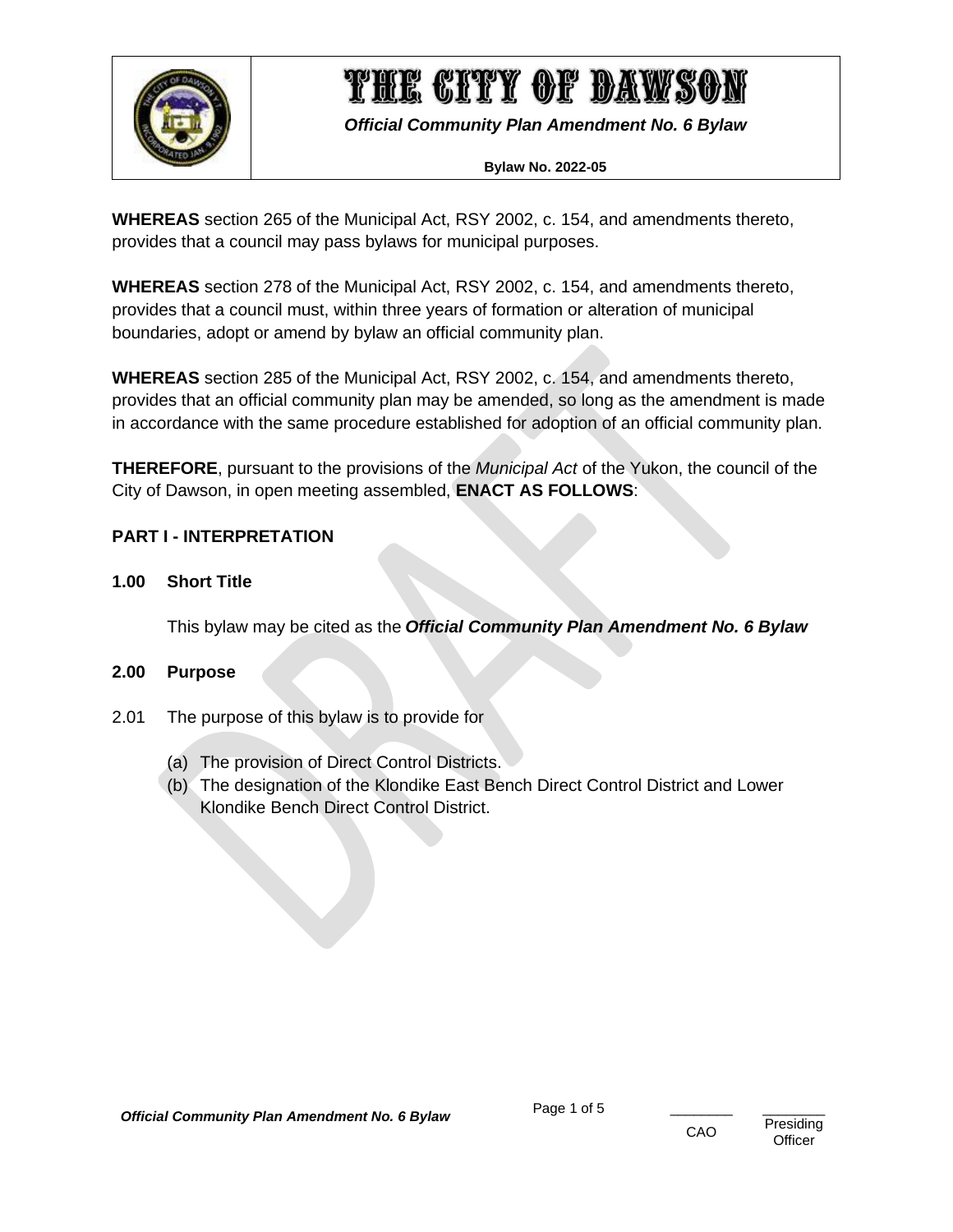

**Official Community Plan Amendment No. 6 Bylaw** 

**Bylaw No. 2022-05** 

### **Table of Contents**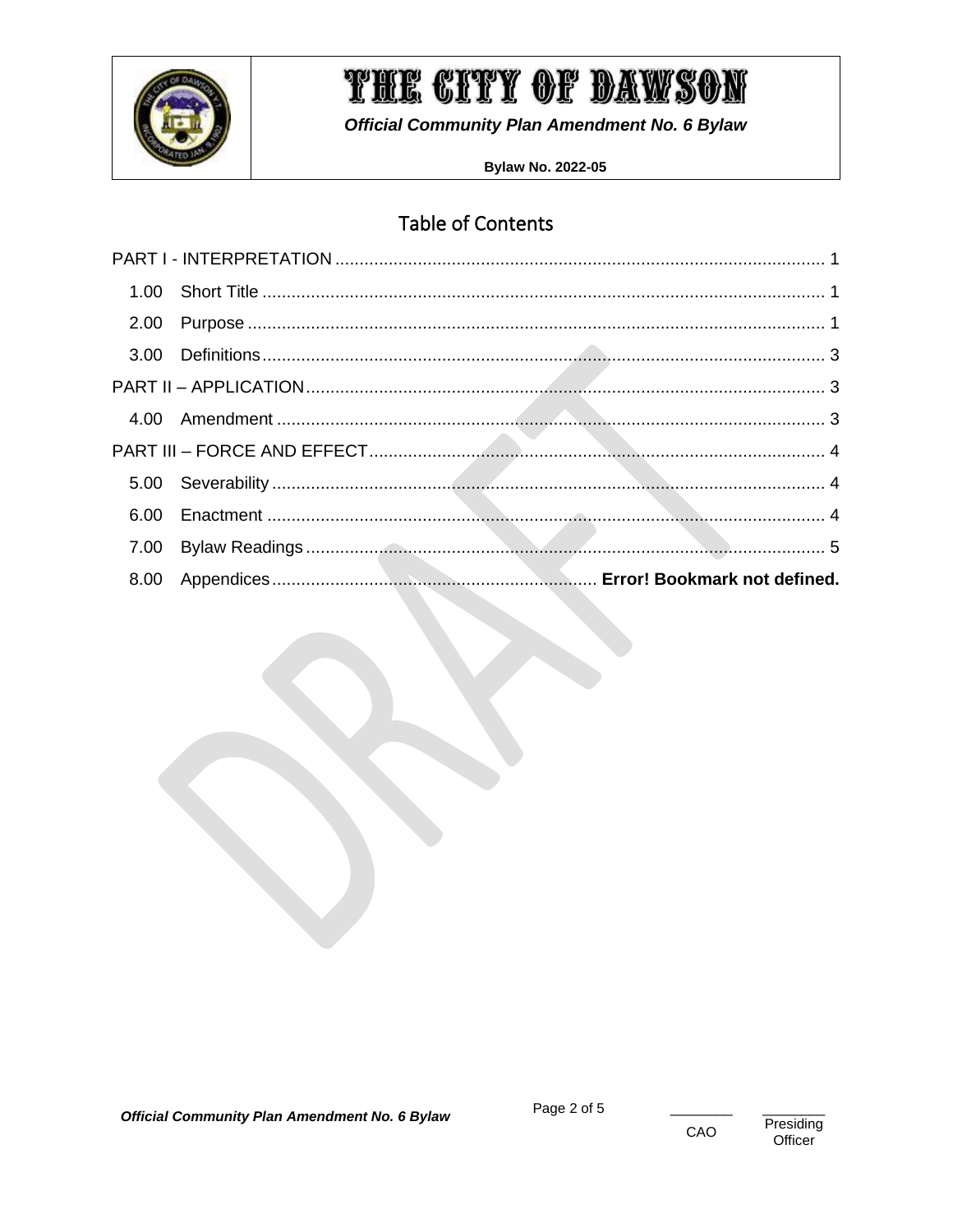

*Official Community Plan Amendment No. 6 Bylaw*

#### **Bylaw No. 2022-05**

#### <span id="page-7-0"></span>**3.00 Definitions**

- 3.01 In this Bylaw:
	- (a) Unless expressly provided for elsewhere within this bylaw the provisions of the *Interpretations Act,* RSY 2002, c. 125, shall apply;
	- (b) "Bylaw Enforcement Officer" means a person employed by the City of Dawson to enforce bylaws;
	- (c) "CAO" means the Chief Administrative Officer for the City of Dawson;
	- (d) "city" means the City of Dawson;
	- (e) "council" means the Council of the City of Dawson;

#### <span id="page-7-1"></span>**PART II – APPLICATION**

#### <span id="page-7-2"></span>**4.00 Amendment**

4.01 Insert a new subsection 6.3 'Implementation Approaches'. The new subsection 6.3.3 titled 'Direct Control Districts' shall read as follows:

"A Direct control district may be considered at Council's discretion in an area where, in the opinion of Council, development may require a more specific, sensitive, and flexible means of land use and development control, including, but not limited to, time limited uses.

Direct Control Districts shall be designated and implemented under the Zoning Bylaw and regulated as per section 291 of the Municipal Act. For greater certainty, if Council designates time limited Direct Control Districts in the Zoning Bylaw, upon expiry of the time limited Direct Control District, no legal non-conforming uses are thereby created as per section 301 of the Municipal Act.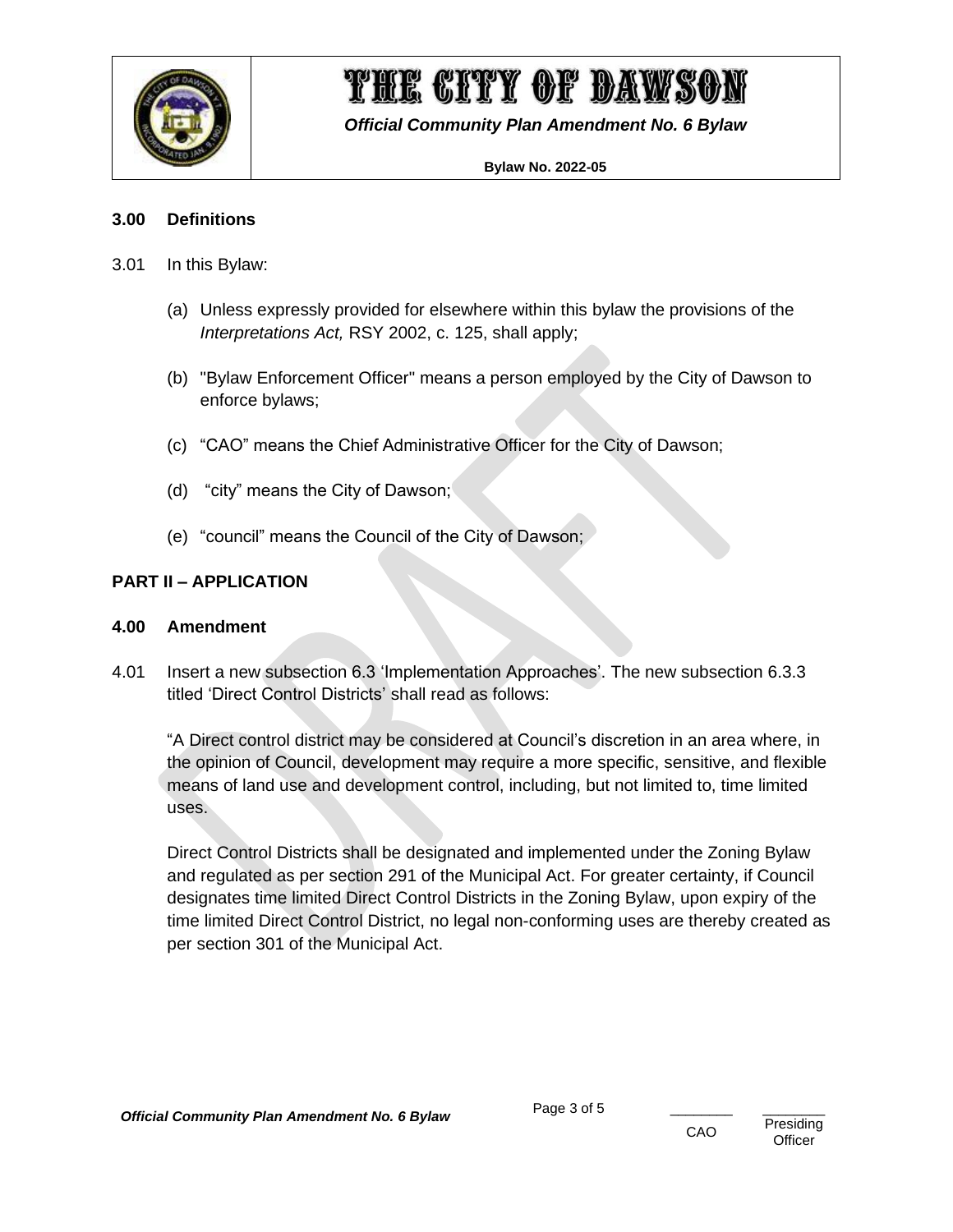

*Official Community Plan Amendment No. 6 Bylaw*

#### **Bylaw No. 2022-05**

Council Designates the following Direct Control Districts:

Klondike East Bench; the area with mining land use approval for mineral extraction activity on the Klondike East Bench, as designated in the Zoning Bylaw. The purpose of this Direct Control District is for Council to directly control land use and development within the area to enable time limited mineral extraction activity and subsequently, the intended future residential development.

Lower Klondike Bench; the area with mining land use approval for sluicing activity on the Lower Klondike Bench as designated in the Zoning Bylaw. The purpose of this Direct Control District will allow Council to directly control land use and development within the area to enable time limited sluicing activity and subsequently, the intended land development."

#### <span id="page-8-0"></span>**PART III – FORCE AND EFFECT**

#### <span id="page-8-1"></span>**5.00 Severability**

5.01 If any section, subsection, sentence, clause or phrase of this bylaw is for any reason held to be invalid by the decision of a court of competent jurisdiction, the invalid portion shall be severed and the part that is invalid shall not affect the validity of the remainder unless the court makes an order to the contrary.

#### <span id="page-8-2"></span>**6.00 Enactment**

6.01 This bylaw shall come into force on the day of the passing by Council of the third and final reading.